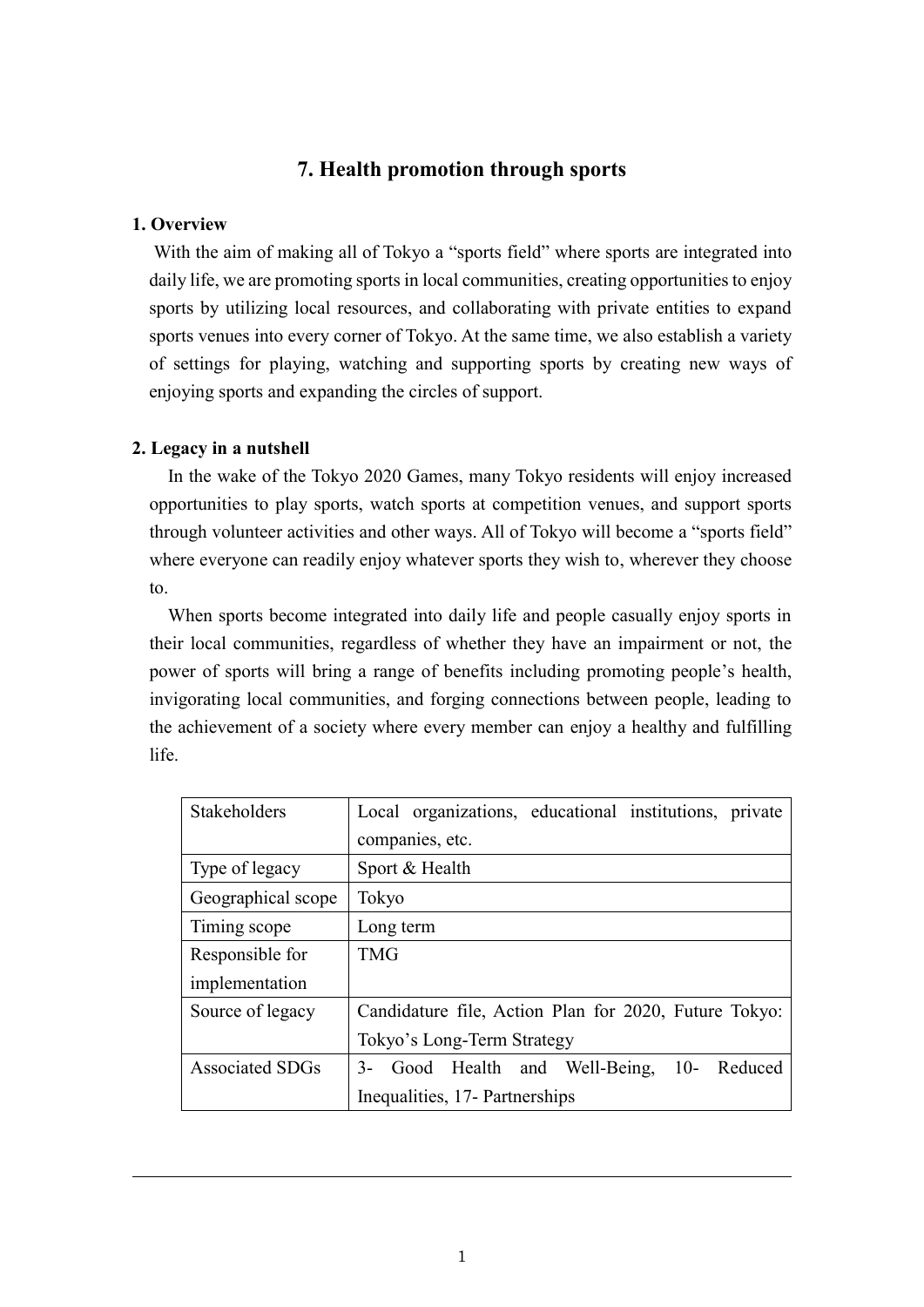# **3. Development**

## **(1) Why**

We have held sports events that everyone can easily participate in and supported for the establishment and activities of local sports clubs\* so as to foster the sporting spirit of Tokyo residents. However, it is necessary to provide an environment where sports can be performed in daily life so that people can further enjoy sports easily in nearby areas.

In addition, in order to increase the sports implementation rate, we have expanded the spread by developing projects that respectively correspond to working generations, child-rearing generations, elderly people, etc., but for generations with low sports implementation rates, it is important to grasp their characteristics and devise more effective approaches.





(Material) Prepared mainly based on the Public Opinion Survey on Life in Tokyo (January 29, 2021; Bureau of Citizens and Cultural Affairs, Tokyo Metropolitan Government)

## **(2) When**

| FY2015 | The "TMG's Sports Promotion Company Certification System" was                  |
|--------|--------------------------------------------------------------------------------|
|        | established                                                                    |
| FY2016 | The "Sports Industry Trade Fair" was held (every year thereafter until         |
|        | FY2020)                                                                        |
| FY2017 | "Project to promote Radio Calisthenics" started                                |
|        | "Office de Exercise - Guidebook for Establishing Exercise Habits of            |
|        | Working Generations-" was issued                                               |
|        | *This introduces programs that allow "working generations" in their 20s to 40s |
|        | who have low sports implementation rates to easily perform exercise in their   |
|        | workplace                                                                      |
|        | The "Tokyo's Master Plan for Sport Promotion" was formulated                   |
|        | *As the compass for creating the future of Tokyo through sports, the "Tokyo"   |

[1] Future Tokyo: Tokyo's Long-Term Strategy (TMG)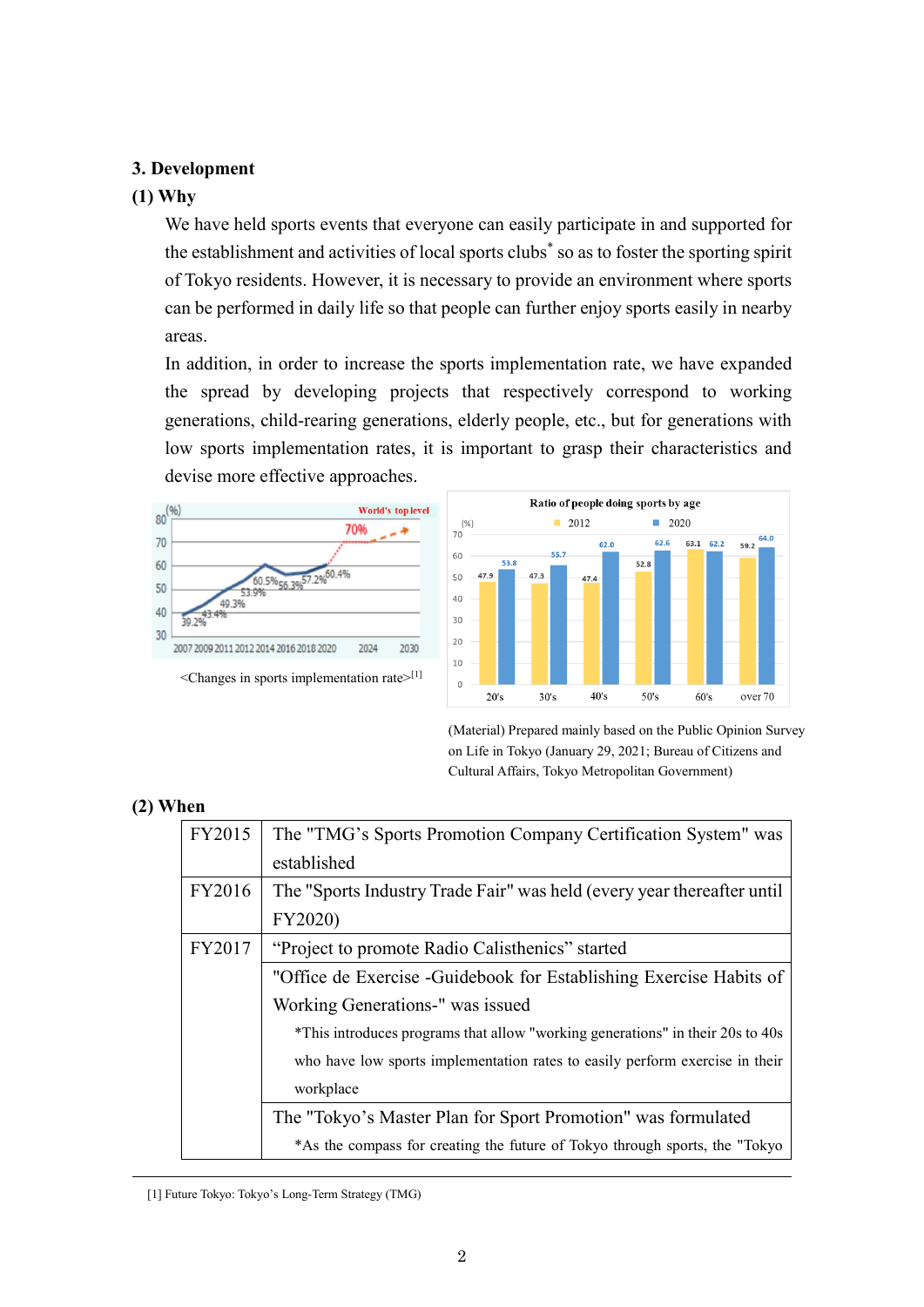|        | Promotion Plan of Sports for People with Impairments" (formulated in FY2011) |
|--------|------------------------------------------------------------------------------|
|        | and the "Tokyo Sports Promotion Plan" (formulated in FY2012) were unified    |
| FY2018 | "TOKYO Style 2019 - Health Promotion Through Sports Starting                 |
|        | From Today-" was issued                                                      |
|        | *This introduces the effects of sports on health promotion and the types and |
|        | frequencies of sports recommended for Tokyo residents, etc.                  |

## **(3) Who**

TMG

## **(4) How**

# ① **Play sports: Support promotion of sports in local communities**

- $\circ$  We support initiatives undertaken by municipalities in the wake of the Tokyo 2020 Games to promote sports and invigorate local communities.
- $\circ$  We support initiatives undertaken by municipalities to promote an environment conducive to sports and strive to increase and expand sports facilities with the aim of securing places where everyone can readily play sports nearby and achieving an inclusive society through sports.

 $\leq$  Facility entrance renovated to install a slope $\geq$ <sup>[2]</sup>





- $\circ$  To enable people with impairments and para-sports organizations, among others, to engage in sports in places nearby, we rent out sports facilities at Tokyo Metropolitan Special Needs Schools, to the extent that the schools' educational curricula allow, and host trial sports classes for Tokyo residents with and without an impairment.
- $\bigcirc$  We enrich sports opportunities for elderly people in local communities and carry out the health promotion for elderly people through sports and creation of worthwhileness in daily life in local communities.
- $\circlearrowright$  We provide municipalities with comprehensive support in establishing and developing local sports clubs to enable everyone to play sports in places nearby.

<sup>[2][3]</sup> New Tokyo. New Tomorrow. –The Action Plan for 2020- (TMG)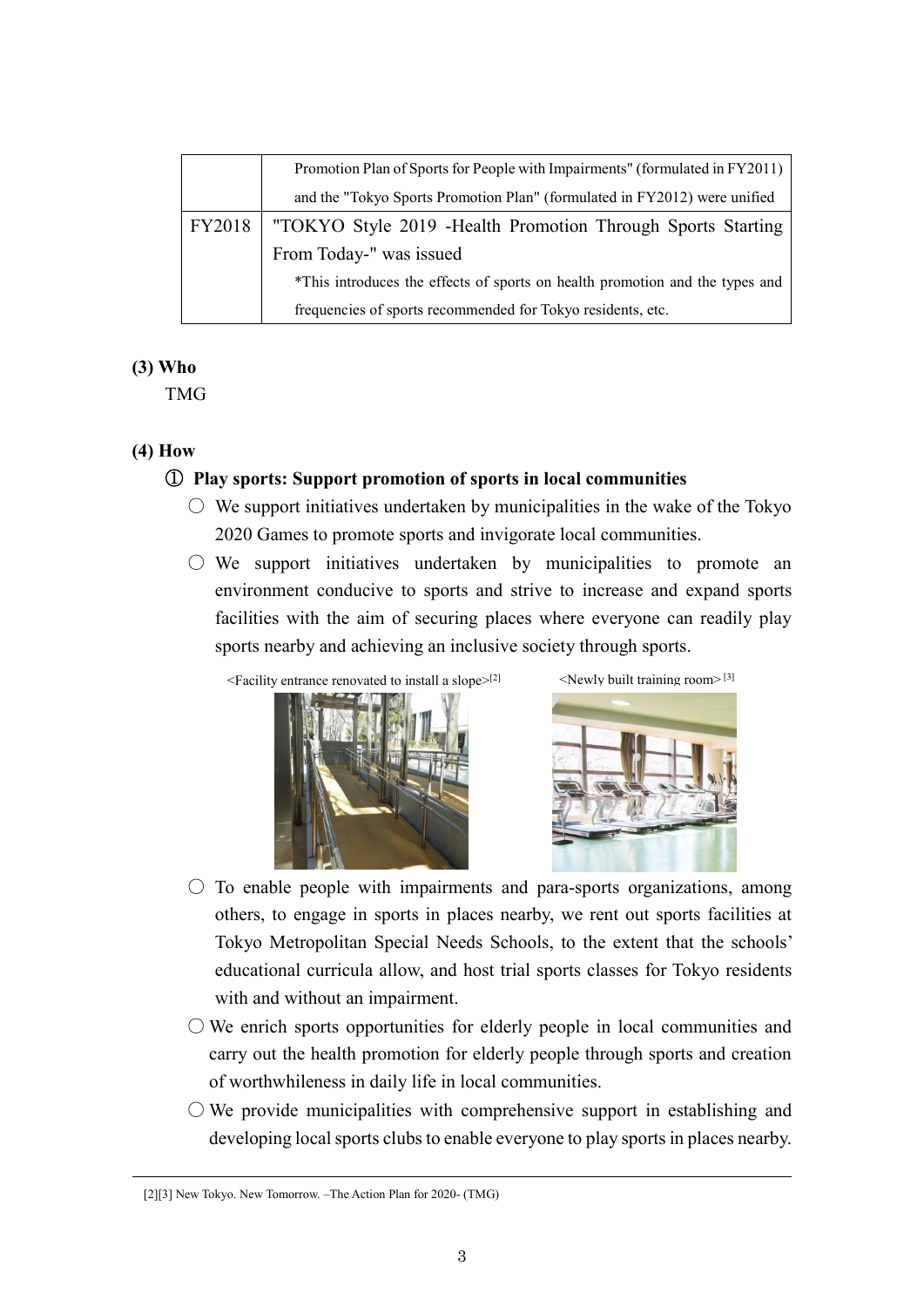$\bigcirc$  We dispatch instructors and provide know-how to municipalities, town associations, nursery schools, etc., for the continuous implementation of sports recreation<sup>\*</sup> in which people can easily participate in nearby areas.

# ② **Play sports: Create settings to play sports by utilizing metropolitan sports facilities and local resources**

- $\circ$  We are considering strategic measures to continue utilizing the competition facilities after the Tokyo 2020 Games so that they become popular venues widely used by Tokyo residents.
- $\circlearrowright$  We are considering effective ways to make use of the legacies of the Tokyo 2020 Games including the road courses by making them available to Tokyo residents and using them to host competitions.
- $\circlearrowright$  We remodeled and renovated metropolitan sports facilities to address the issue of aging facilities and enhance users' convenience.
- $\circ$  For the sports facilities in the metropolitan parks, the year-end available days were expanded, and the number of facilities which can be utilized at night was increased throughout the year.
- $\circlearrowright$  We are developing cycling and running courses at marine parks to allow people to enjoy safe and pleasant cycling and walking while absorbing the seaside atmosphere.
- $\circ$  We utilize public and other open spaces available in Tokyo to offer opportunities for Tokyo residents to try out exercise devices and fitness exercises. We also use social media and other means to effectively encourage people to engage in sports.
- $\circ$  We strategically disseminate information to help Tokyo residents and private businesses, among others, to utilize unoccupied houses available for use by utilizing TMG's guidebook on unoccupied houses, offering one-stop consultation services, sharing information through social media, etc.

## ③ **Play sports: Make sports more accessible by hosting sports events**

 $\circ$  We host sports events in which Tokyo residents can casually participate, such as Tokyo Walk, Sports Day events, Tokyo Marathon, and Challenge Sports Tokyo, to create opportunities for them to engage in sports.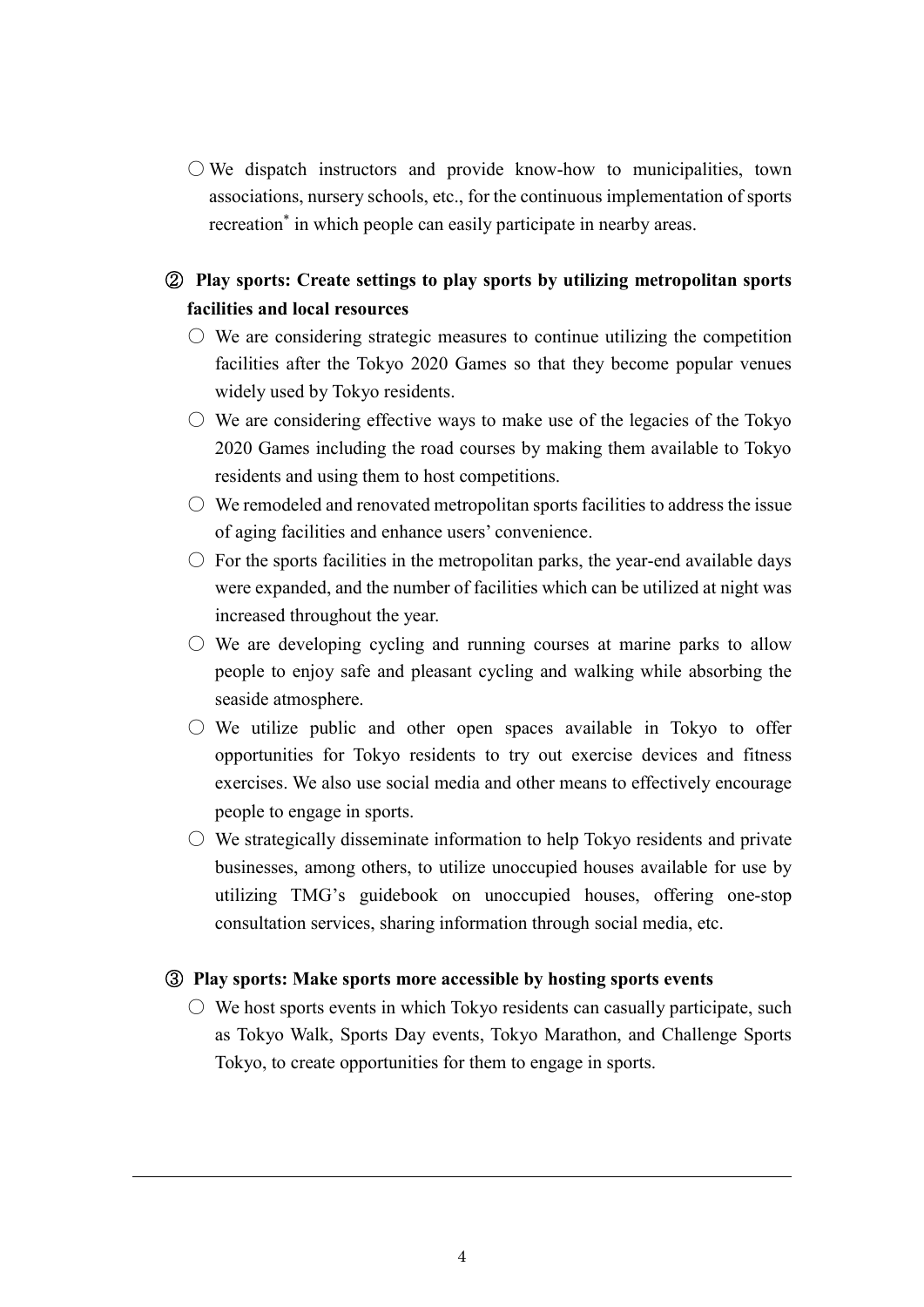

- $\circ$  We host legacy events in relation to the Rugby World Cup 2019<sup>TM</sup> with the aim of encouraging people to take further interest in rugby and to help the culture of rugby take root in Tokyo.
- $\circ$  We motivated Tokyo residents to take part in sports activities by, for example, popularizing radio calisthenics in collaboration with private entities and municipalities, especially during the Tokyo 2020 Games period.



 $\leq$ Project to Promote Radio Calisthenics  $>^{[6]}$ 

# ④ **Play sports: Collaborate with universities and private entities**

 $\circlearrowright$  We certify companies that promote sports through the TMG's Sports Promotion Company Certification System and widely publicize their recognition. In addition, to support the Sports Promotion Companies, we run a website for companies to interact, and dispatch sports instructors to them, and so forth. Such measures help us promote sports activities among the working generation with a low sports implementation rate.

<Sticker presented to companies certified as TMG's Sports Promotion Company>[7]



 $\bigcirc$  We promote the establishment of exercise habits in the workplace by disseminating sports programs that people can easily carry out in their workplace to small and medium enterprises in Tokyo or by other means.

 $\bigcirc$  We secure sports facilities owned by universities and companies as sports places that can be utilized by Tokyo residents by increasing the facilities cooperating with the "TOKYO Sports Facility Supporters Project\*".

<sup>[4][5]</sup> Future Tokyo: Tokyo's Long-Term Strategy (TMG)

<sup>[6]</sup> Towards 2020 –Building the Legacy – (TMG))

<sup>[7]</sup> Sports Tokyo Information website: https://www.sports-tokyo-info.metro.tokyo.lg.jp/company/suishin\_2020.html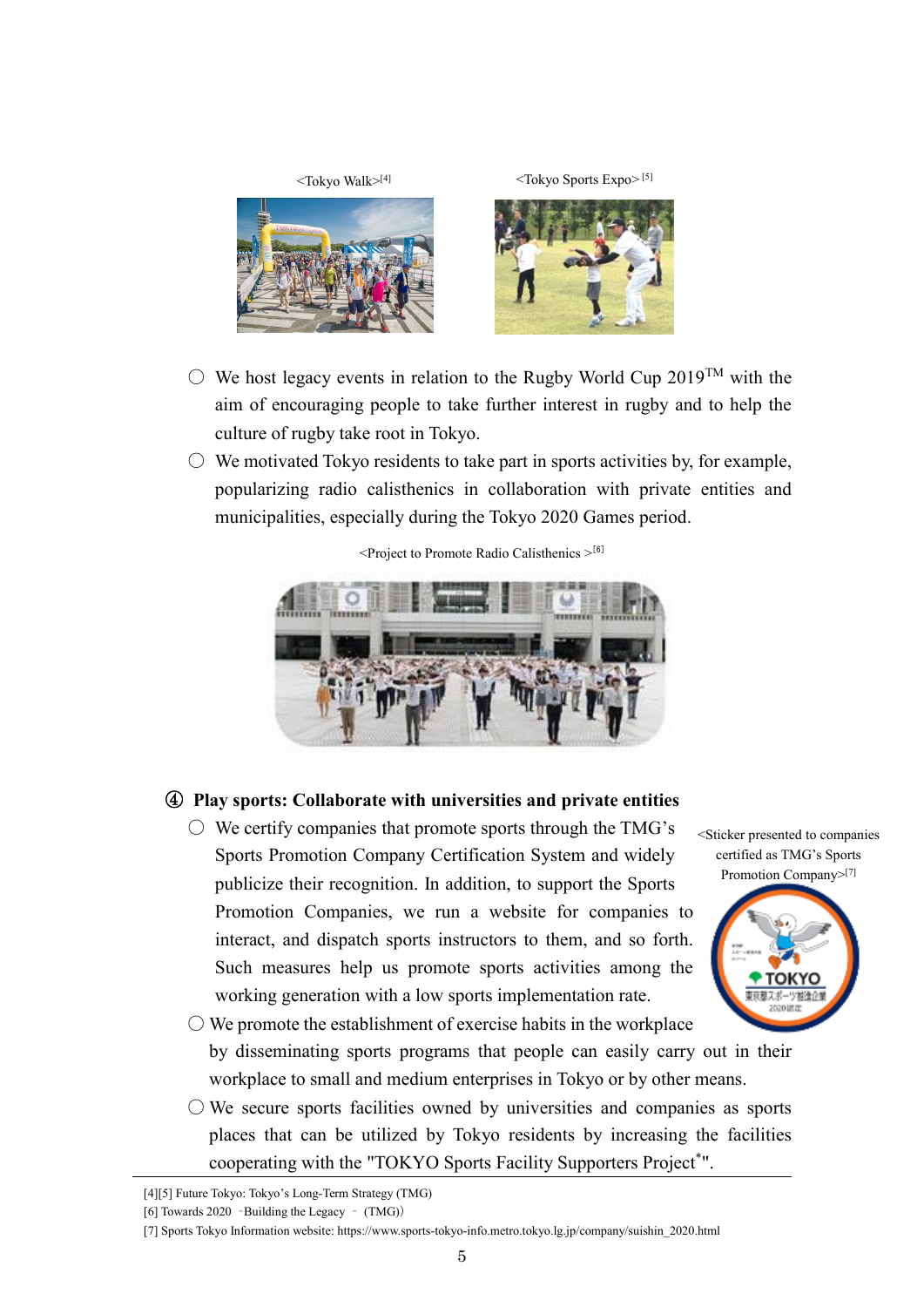- $\circlearrowright$  We established a centralized sports facility search system through which information on all sports facilities in Tokyo including private facilities can be searched, created a system for dispatching sports instructors, and adopted a one-stop consultation service, thereby providing information and advice related to sports on a one-stop basis. (Sports TOKYO Information)
- $\circlearrowright$  We generate opportunities to engage in sports by utilizing digital technology in collaboration with start-up companies.
- We introduced sports-related advanced technologies and products etc. at the Sports Industry Trade Fair to broaden the spread of the sports industry and widely promoted the sports activities of Tokyo residents.

#### ⑤ **Play sports: Publicize information about sports**

- $\bigcirc$  In addition to conducting participatory sports events, through the "Sports" TOKYO Information", we promote sports implementation for people with low interest in sports by enriching sports information and publicizing information for each generation in cooperation with municipalities.
- $\circ$  So as to encourage citizens to feel the need for sports and voluntarily enjoy sports, we disseminate the effects of sports health promotion.
- In order to prevent lifestyle-related diseases\* and improve lifestyle habits without feeling burdened in daily life, in cooperation with municipalities and private organizations, etc., we disseminate information about appropriate amounts and quality for meals, physical activities and exercises, etc. In addition, we carry out the health promotion throughout the life of Tokyo residents, including the enrichment of a portal site that aggregates walking maps in Tokyo.
- $\circ$  We provide the "Tokyo-Shospo-Navi" website to help people with impairments and those who support para-sports to obtain the information needed to engage in sports, such as information on sports competitions, sports classes, and local sports clubs and organizations.

## ⑥ **Watch sports: Create new ways of enjoying sports**

- $\bigcirc$  We installed free Wi-Fi connections for spectators at TMG-owned competition venues ahead of the Tokyo 2020 Games and will operate the service as a legacy after the Games.
- $\circlearrowright$  We will support biddings to host international competitions and the hosting thereof to make further use of the competition venues after the Tokyo 2020 Games as well as to promote sports.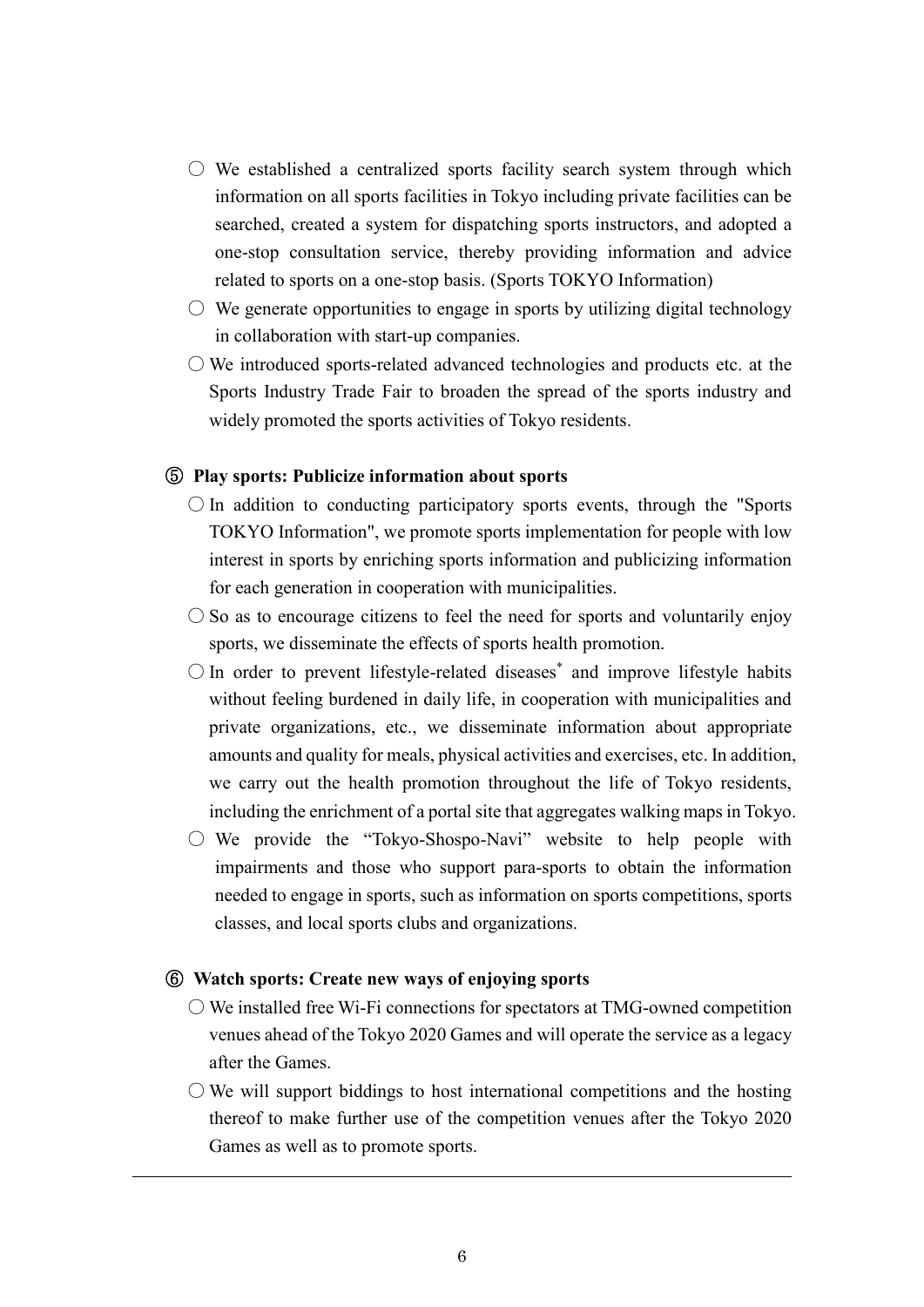- $\bigcirc$  We are installing cameras and other equipment at metropolitan sports facilities with an arena to allow image distribution.
- $\bigcirc$  We implement para-sports competition spectating programs and other events to provide Tokyo residents with opportunities to enjoy watching para-sports, through which they can get to know the attractions of para-sports and their athletes and gain hands-on experience.
- We broadcast live coverage of national and international para-sports competitions with commentary on YouTube and cable TV to allow a large number of Tokyo residents to watch them.

#### ⑦ **Support sports: Expand circles of support**

- $\bigcirc$  We are implementing training for City Casts and will manage them at the Tokyo 2020 Games to help host the Games successfully.
- $\bigcirc$  With the aim of expanding the volunteer base and invigorating volunteer groups, we are using our platform system to widely share volunteer experiences and management know-how and implementing a push strategy in communications to keep up the momentum.
- $\circlearrowright$  We provide finely tuned support to para-sports volunteers and organizations recruiting such volunteers. For example, we help organizations switch to online recruitment and acceptance of volunteers and provide consultation service and learning opportunities, among others.
- $\bigcirc$  We make exchange opportunities for companies looking to support para-sports and sports organizations that need their support by hosting events where they can congregate and exchange information effectively and smoothly, thereby helping them find their 'match.'
- $\circlearrowright$  We host seminars and exchange programs to encourage companies and organizations to remain engaged in para-sports and attract more companies to start supporting para-sports.

#### **(5) Benefits**

The following achievements will create an environment where anyone can enjoy sports at any time in a nearby area, establish sports culture in the lifestyles of Tokyo residents, and realize a healthy and lively society.

- $\circ$  The number of local sports clubs set up in municipalities in Tokyo will increase.
- $\bigcirc$  The number of companies certified as the "Tokyo Sports Promotion Companies" will increase.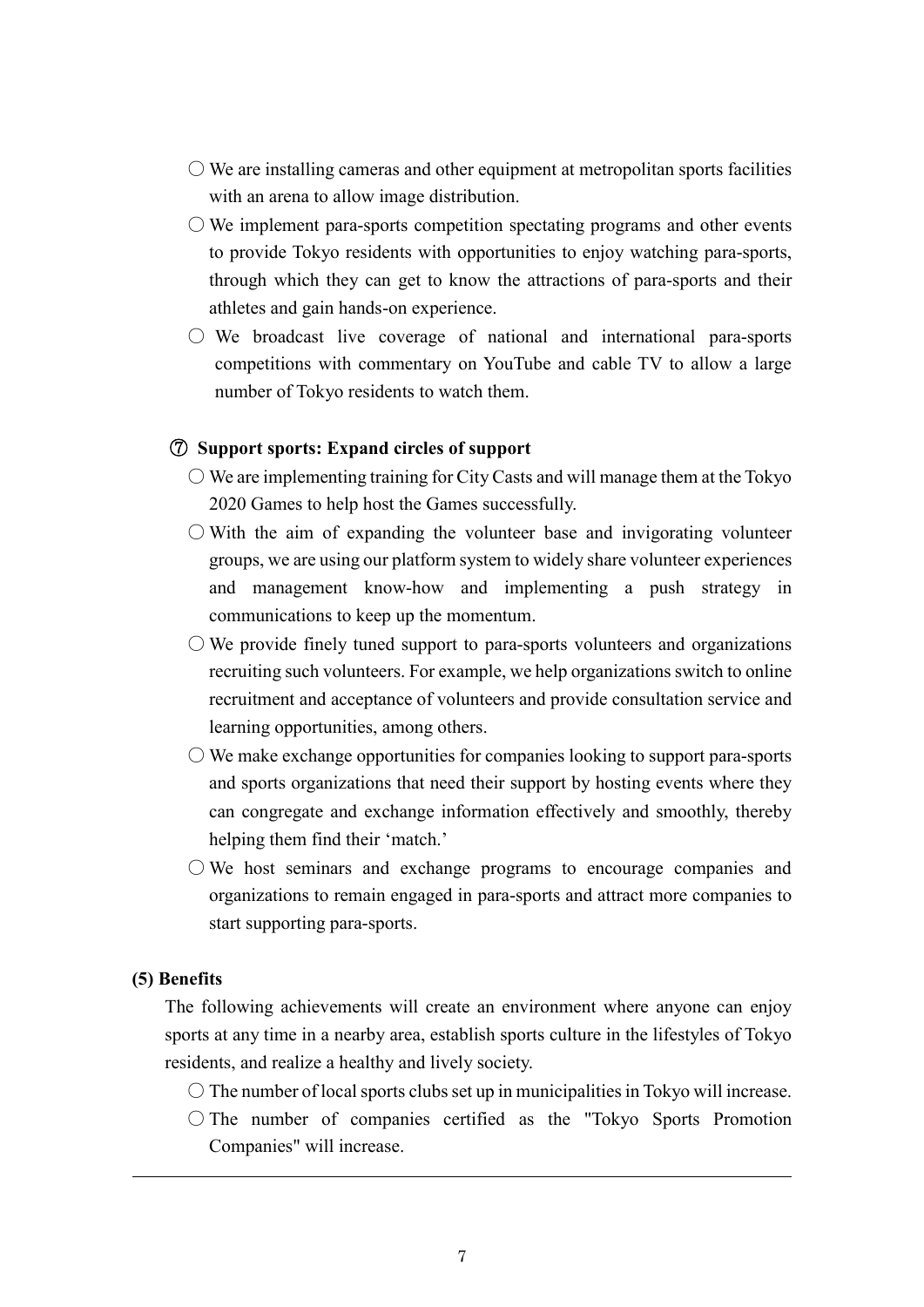- The number of companies selected as the "Tokyo Sports Promotion Model Companies" will increase.
- $\bigcirc$  The hours and days of utilization of the sports facilities in the metropolitan parks will be expanded.
- The sports implementation rate of Tokyo residents will improve.

# **4. Facts and figures**

| Number<br>of<br>local        | 146 clubs in 57 municipalities (as of the end of FY2020)  |
|------------------------------|-----------------------------------------------------------|
| clubs<br>sports              | [Reference] 112 clubs in 45 municipalities (as of the end |
| established                  | of FY2012)                                                |
| Number<br>of                 | 319 companies (as of the end of FY2020)                   |
| certified<br>companies       | [Reference] 128 companies (as of the end of FY2016)       |
| Tokyo<br><b>Sports</b><br>as |                                                           |
| Promotion                    |                                                           |
| Companies                    |                                                           |
| Number of<br>model           | 66 companies in total (as of the end of FY2020)           |
| companies for Tokyo          | [Reference] 23 companies in total (as of the end of       |
| Promotion<br><b>Sports</b>   | FY2016)                                                   |
| Companies                    |                                                           |
| Extension<br>of              | Available hours and dates were extended (FY2018)          |
| available hours and          |                                                           |
| dates<br>at<br>sports        |                                                           |
| facilities<br>1n             |                                                           |
| metropolitan parks           |                                                           |
| <b>Sports</b>                | 60.4% (FY2020)                                            |
| implementation rate          | [Reference] 53.9% (2012)                                  |
| of Tokyo residents           |                                                           |

(Items in the table are achievements to March 2020 unless otherwise noted)

## **5. Explanation of Terms**

| Local sports clubs | A sports club operated mainly by the local residents as |
|--------------------|---------------------------------------------------------|
|                    | a place for daily sports activities in the local        |
|                    | community where anyone can enjoy sports at any times    |
|                    | and places, which everyone from children to the         |
|                    | elderly, including people with impairments, can         |
|                    | participate in                                          |